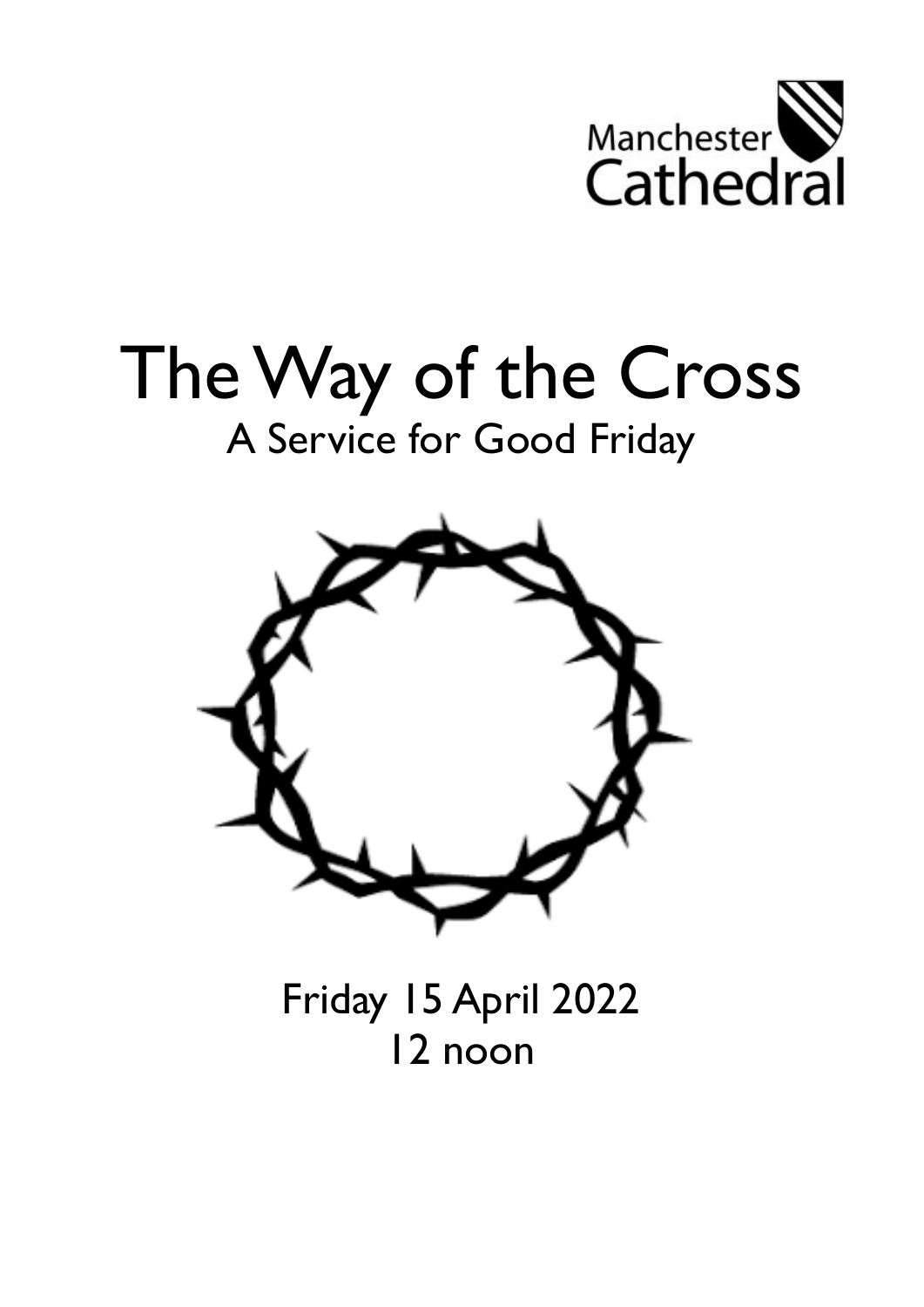### **Safeguarding**

Manchester Cathedral works hard to create safe environments where children and young people are protected and where all people, especially those who may be vulnerable for any reason, are able to worship and pursue their faith journey with encouragement and in safety. We follow the policies and procedures detailed within the Cathedral Safeguarding Handbook.

We act promptly on any complaints made, and work in partnership with Manchester Diocese, the police and social care services whenever appropriate to do so. Details of our policy and how to voice a concern can be found on a dedicated page of our website and on the noticeboard at the south porch.

### **Live streaming**

Please note that most acts of worship in Manchester Cathedral are now live streamed. Although cameras are focused on those leading worship, please be aware that your image may be inadvertently captured and streamed. If you would like further information on the position of the camera at a particular act of worship, please ask Cathedral Staff upon arrival.

### **Visiting Manchester Cathedral**

For your personal safety, the Dean and Chapter strongly encourage you to wear masks and to use the hand sanitisers provided when visiting the Cathedral.



### **Hearing-loop**

The Cathedral has a hearing-loop. Please set your hearing aid to setting T.

### **Have you turned off your mobile phone?**

Please make sure that you have turned off your mobile phone and any other electronic equipment that might interrupt the service.

### **Photography**

Please do not use cameras, photo-imaging devices or recording equipment during the service.

### **Musicians**

The Cathedral Choir is conducted by Geoffrey Woollatt, Sub-Organist. The organ is played by Alexander Wilton, Sydney Nicholson Organ Scholar.

**President**

The Rev'd Steven Hilton

# Large-print copies of this booklet are also available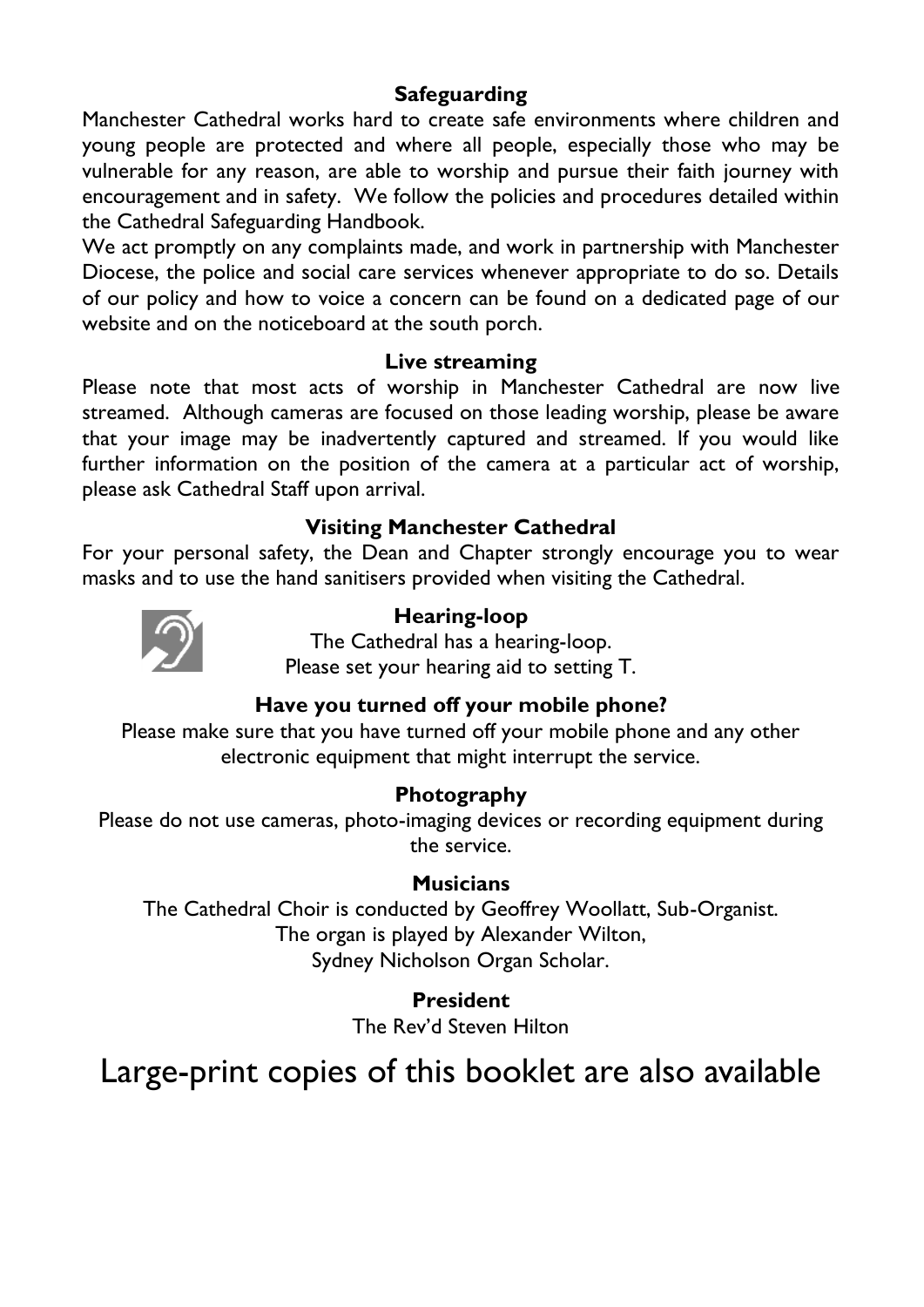# **The Gathering**

*The ministers enter in silence. The congregation remains seated.* 

*All sit or kneel for a time of silent prayer.*

President Almighty Father, look with mercy on this your family, for which our Lord Jesus Christ was content to be betrayed and given up into the hands of sinners and to suffer death upon the cross; who is alive and glorified with you and the Holy Spirit, one God, now and for ever. All **Amen**.

# **The Liturgy of the Word**

### **Old Testament Reading** Isaiah 52. 13 - 53. 12

<sup>13</sup> See, my servant shall prosper; he shall be exalted and lifted up, and shall be very high.

 $14$  lust as there were many who were astonished at him -so marred was his appearance, beyond human semblance, and his form beyond that of mortals—

 $15$  so he shall startle many nations; kings shall shut their mouths because of him; for that which had not been told them they shall see, and that which they had not heard they shall contemplate.

<sup>1</sup> Who has believed what we have heard?

And to whom has the arm of the Lord been revealed?

 $2$  For he grew up before him like a young plant, and like a root out of dry ground;

 he had no form or majesty that we should look at him, nothing in his appearance that we should desire him.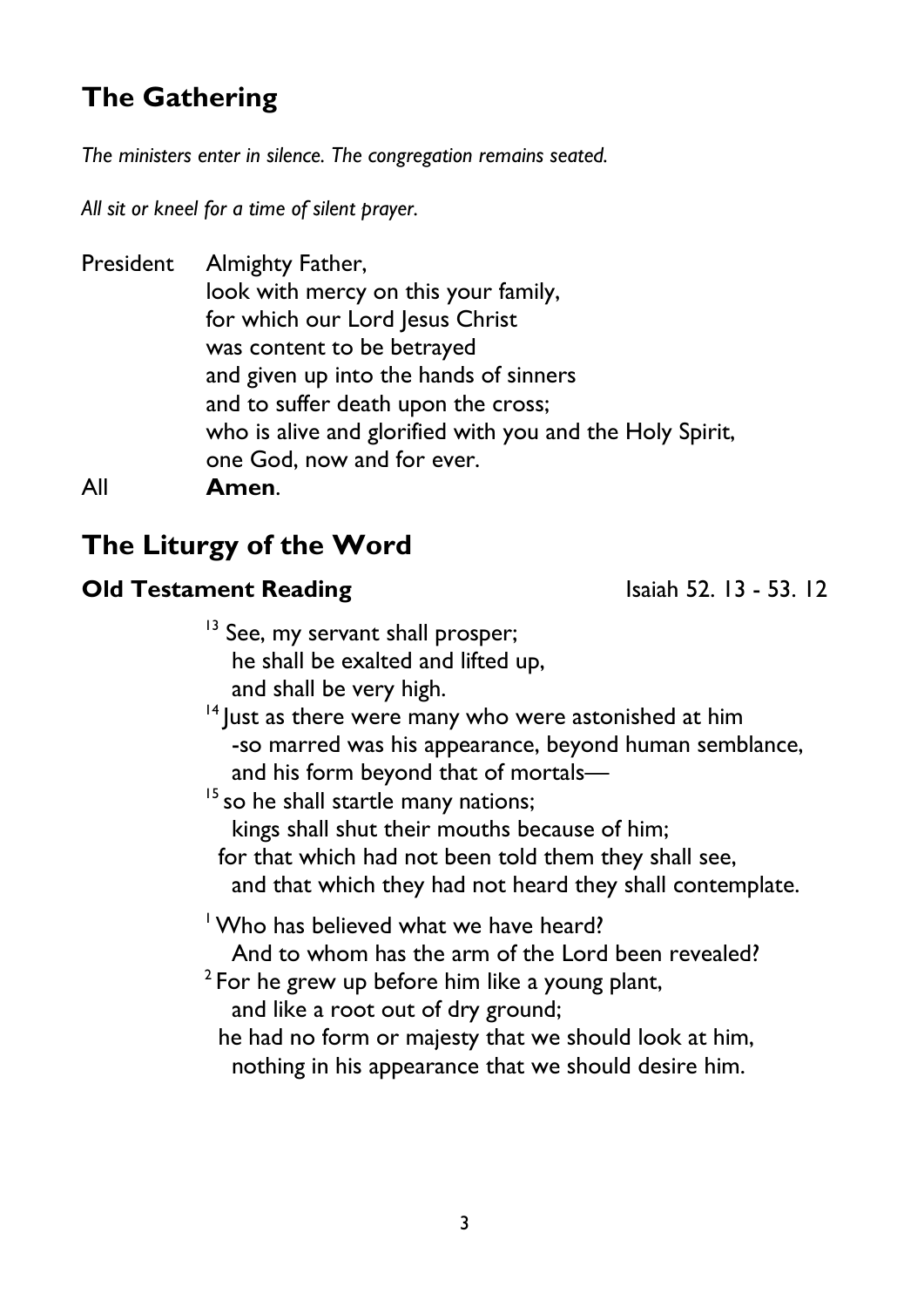<sup>3</sup> He was despised and rejected by others; a man of suffering and acquainted with infirmity; and as one from whom others hide their faces he was despised, and we held him of no account. 4 Surely he has borne our infirmities and carried our diseases; yet we accounted him stricken, struck down by God, and afflicted. <sup>5</sup> But he was wounded for our transgressions, crushed for our iniquities; upon him was the punishment that made us whole, and by his bruises we are healed. <sup>6</sup> All we like sheep have gone astray; we have all turned to our own way, and the Lord has laid on him the iniquity of us all.  $<sup>7</sup>$  He was oppressed, and he was afflicted,</sup> yet he did not open his mouth; like a lamb that is led to the slaughter, and like a sheep that before its shearers is silent, so he did not open his mouth.  $8$  By a perversion of justice he was taken away. Who could have imagined his future? For he was cut off from the land of the living, stricken for the transgression of my people. <sup>9</sup> They made his grave with the wicked and his tomb with the rich, although he had done no violence, and there was no deceit in his mouth. <sup>10</sup> Yet it was the will of the Lord to crush him with pain. When you make his life an offering for sin, he shall see his offspring, and shall prolong his days; through him the will of the Lord shall prosper. 11 Out of his anguish he shall see light; he shall find satisfaction through his knowledge. The righteous one, my servant, shall make many righteous,

and he shall bear their iniquities.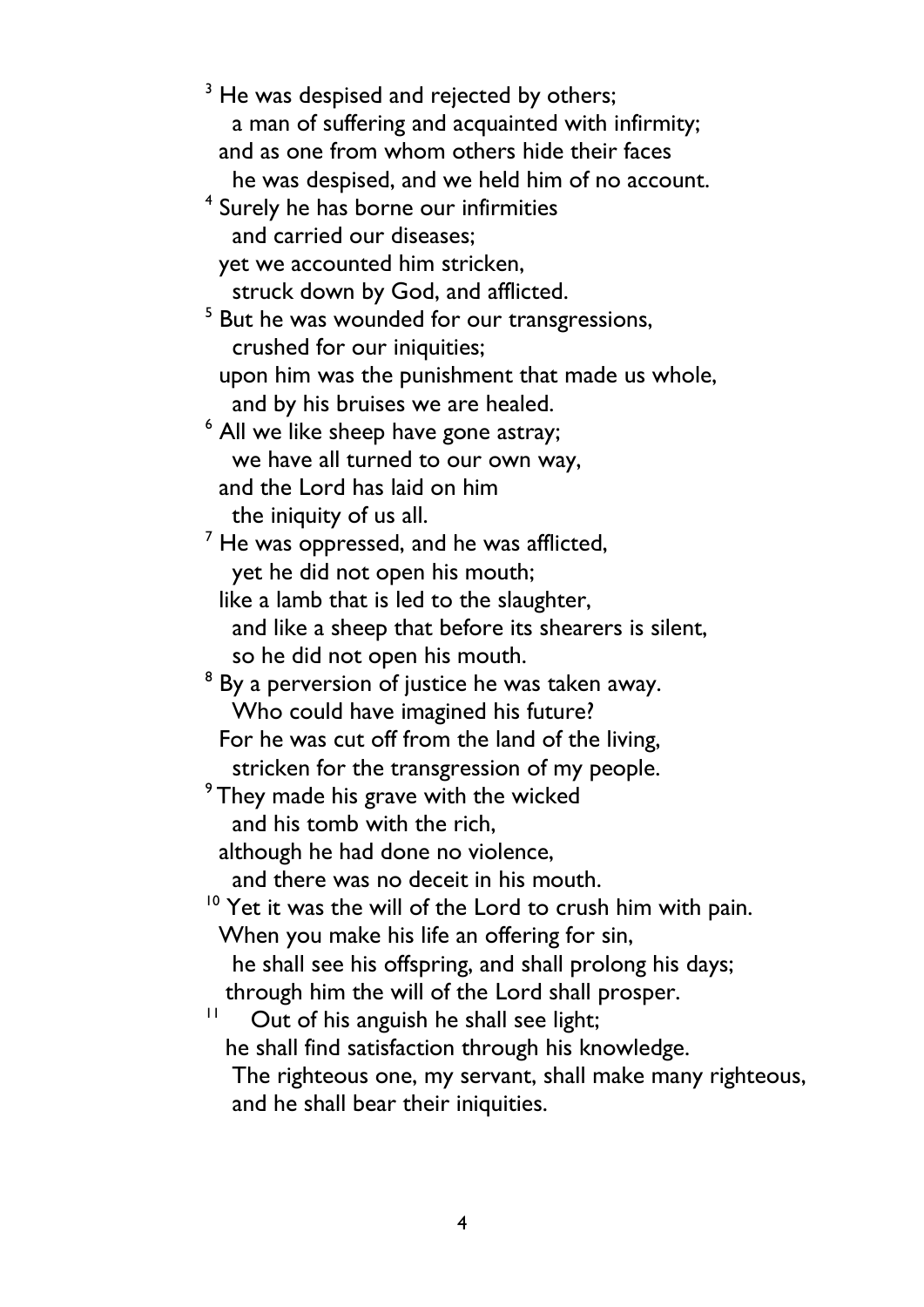$12$  Therefore I will allot him a portion with the great, and he shall divide the spoil with the strong; because he poured out himself to death, and was numbered with the transgressors; yet he bore the sin of many, and made intercession for the transgressors.

### **The Lamentation** sung by the Choir

Incipit lamentatio Jeremiæ prophetæ:

### ALEPH

Quomodo sedet sola civitas plena populo! Facta est quasi vidua domina gentium; princeps provinciarum facta est sub tributo.

### **BFTH**

Plorans ploravit in nocte, et lacrimæ ejus in maxillis ejus: non est qui consoletur eam, ex omnibus caris ejus; omnes amici ejus spreverunt eam, et facti sunt ei inimici.

Jerusalem, Jerusalem, convertere ad Dominum Deum tuum.

*Here begin the lamentations of the prophet Jeremiah: How lonely sits the city that was full of people! How like a widow has she become, she who was great among the nations! She who was a princess among the provinces has become a slave.*

*She weeps bitterly in the night, with tears on her cheeks; among all her lovers she has none to comfort her; all her friends have dealt treacherously with her; they have become her enemies.*

*Jerusalem, Jerusalem, return to the Lord your God.*

### *Thomas Tallis (1505-85) Words from the Lamentations of Jeremiah*

### **New Testament Reading Hebrews 4. 14-16; 5. 7-9**

 $14$  Since, then, we have a great high priest who has passed through the heavens, Jesus, the Son of God, let us hold fast to our confession. <sup>15</sup> For we do not have a high priest who is unable to sympathize with our weaknesses, but we have one who in every respect has been tested as we are, yet without sin. <sup>16</sup> Let us therefore approach the throne of grace with boldness, so that we may receive mercy and find grace to help in time of need.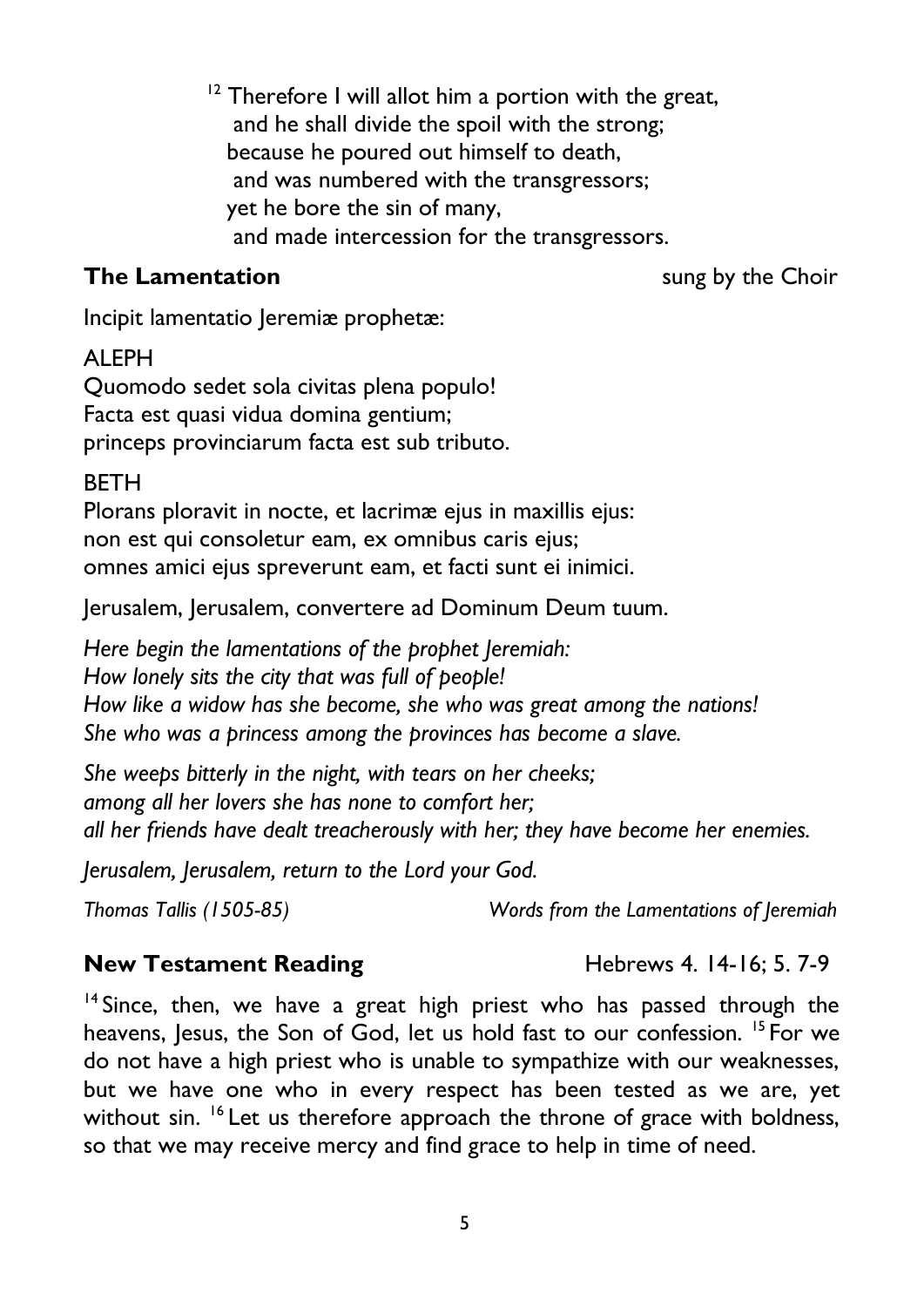$<sup>7</sup>$  In the days of his flesh, Jesus offered up prayers and supplications, with loud</sup> cries and tears, to the one who was able to save him from death, and he was heard because of his reverent submission. <sup>8</sup> Although he was a Son, he learned obedience through what he suffered; <sup>9</sup> and having been made perfect, he became the source of eternal salvation for all who obey him,

*Please stand*

### **Hymn**

When I survey the wondrous Cross, On which the Prince of glory died, My richest gain I count but loss, And pour contempt on all my pride.

Forbid it, Lord, that I should boast Save in the death of Christ my God; All the vain things that charm me most, I sacrifice them to his blood.

See from his head, his hands, his feet, Sorrow and love flow mingled down; Did e'er such love and sorrow meet, Or thorns compose so rich a crown?

His dying crimson like a robe, Spreads o'er his body on the Tree; Then am I dead to all the globe, And all the globe is dead to me.

**The Passion Gospel** John 19. 1 - 37  *Tomás Luis de Victoria (1548-1611)*

The Passion of our Lord Jesus Christ according to John.

At that time Pilate therefore took Jesus, and scourged him. And the soldiers platted a crown of thorns, and put it on his head, and they put on him a purple robe, and said, Hail, King of the Jews! and they smote him with their hands. Pilate therefore went forth again, and saith unto them, Behold, I bring him forth to you, that ye may know that I find no fault in him.

Then Jesus came forth, wearing the crown of thorns, and the purple robe. And Pilate saith unto them, Behold the man! When the chief priests therefore and officers saw him, they cried out, saying, Crucify him, crucify him.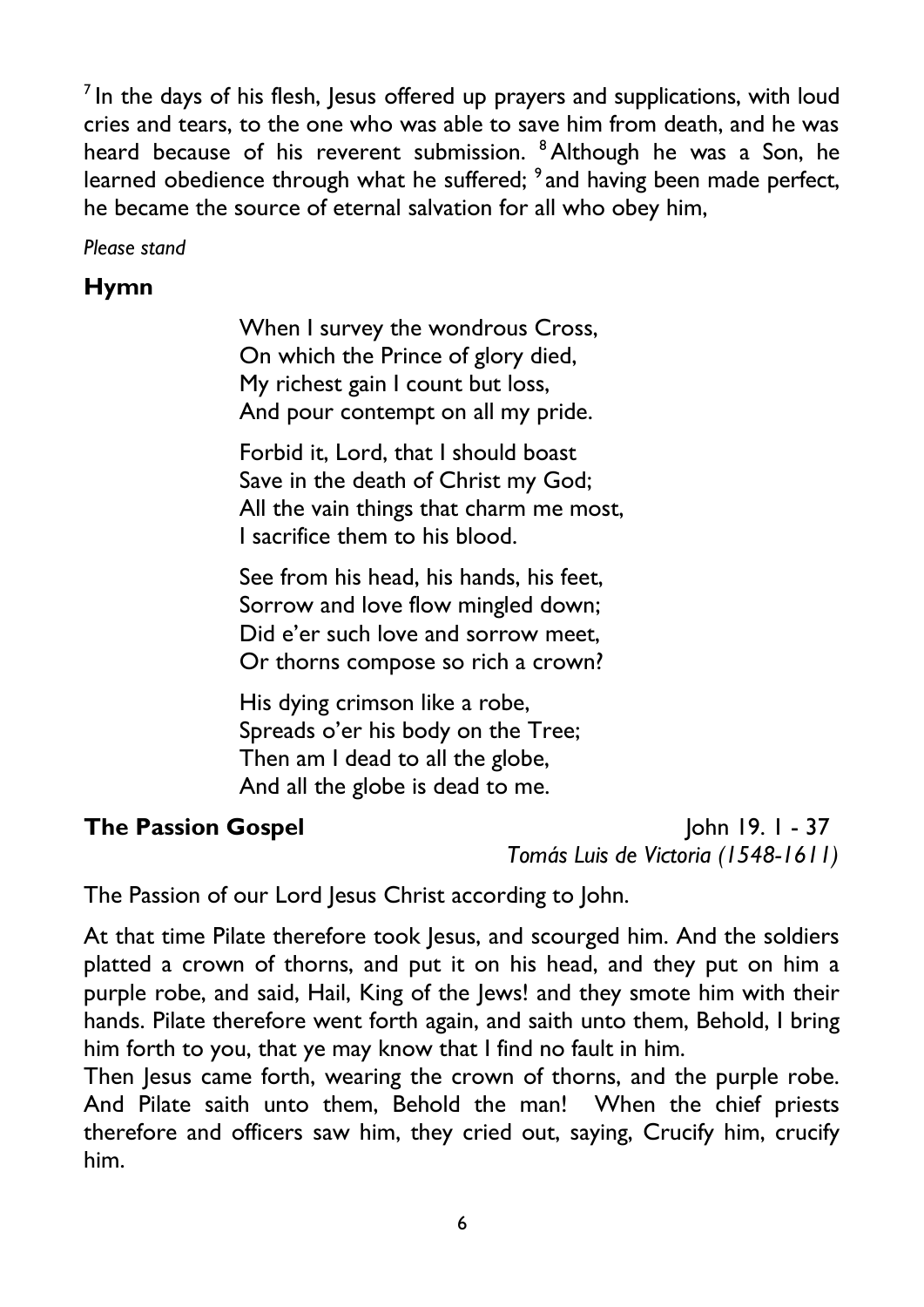Pilate saith unto them, Take ye him, and crucify him: for I find no fault in him. The Jews answered him, We have a law, and by our law he ought to die, because he made himself the Son of God.

When Pilate therefore heard that saying, he was the more afraid; and went again into the judgement hall, and saith unto Jesus, Whence art thou? But Jesus gave him no answer. Then Pilate saith unto him, Speakest thou not unto me? knowest thou not that I have power to crucify thee, and have power to release thee? Jesus answered, Thou couldest have no power at all against me, except it were given thee from above: therefore he that delivered me unto thee hath the greater sin. And from thenceforth Pilate sought to release him: but the Jews cried out, saying, If thou let this man go, thou art not Caesar's friend: whosoever maketh himself a king speaketh against Caesar.

When Pilate therefore heard that saying, he brought Jesus forth, and sat down in the judgement seat in a place that is called the Pavement, but in the Hebrew, Gabbatha. And it was the preparation of the passover, and about the sixth hour: and he saith unto the Jews, Behold your King! But they cried out, Away with him, away with him, crucify him. Pilate saith unto them, Shall I crucify your King? The chief priests answered, We have no king but Caesar. Then delivered he him therefore unto them to be crucified.

And they took Jesus, and led him away. And he bearing his cross went forth into a place called the place of a skull, which is called in the Hebrew Golgotha: where they crucified him, and two other with him, on either side one, and Jesus in the midst. And Pilate wrote a title, and put it on the cross. And the writing was IESUS OF NAZARETH THE KING OF THE IEWS. This title then read many of the Jews: for the place where Jesus was crucified was nigh to the city: and it was written in Hebrew, and Greek, and Latin. Then said the chief priests of the Jews to Pilate, Write not, The King of the Jews; but that he said, I am the King of the Jews. Pilate answered, What I have written I have written. Then the soldiers, when they had crucified Jesus, took his garments, and made four parts, to every soldier a part; and also his coat: now the coat was without seam, woven from the top throughout. They said therefore among themselves, Let us not rend it, but cast lots for it, whose it shall be: that the scripture might be fulfilled, which saith,

> they parted my raiment among them, and for my vesture they did cast lots.

These things therefore the soldiers did.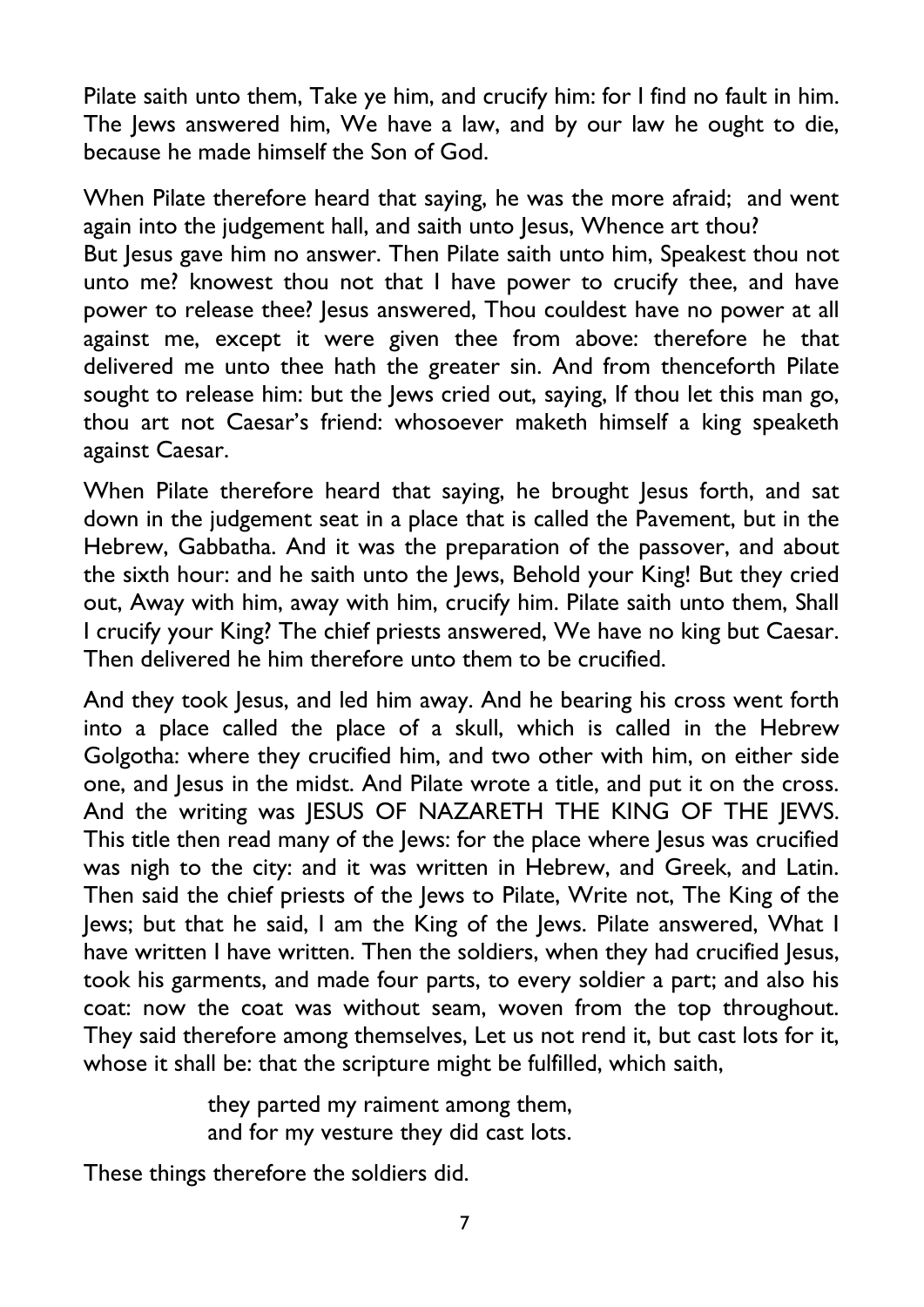Now there stood by the cross of lesus his mother, and his mother's sister, Mary the wife of Cleophas, and Mary Magdalene. When Jesus therefore saw his mother, and the disciple standing by, whom he loved, he saith unto his mother, Woman, behold thy son! Then saith he to the disciple, Behold thy mother! And from that hour that disciple took her unto his own home.

After this, Jesus knowing that all things were now accomplished, that the scripture might be fulfilled, saith, I thirst. Now there was set a vessel full of vinegar: and they filled a spunge with vinegar, and put it upon hyssop, and put it to his mouth. When Jesus therefore had received the vinegar, he said, It is finished: and he bowed his head, and gave up the ghost.

*A moment of silence is kept.*

The Jews therefore, because it was the preparation, that the bodies should not remain upon the cross on the sabbath day, (for that sabbath day was an high day,) besought Pilate that their legs might be broken, and that they might be taken away. Then came the soldiers, and brake the legs of the first, and of the other which was crucified with him. But when they came to Jesus, and saw that he was dead already, they brake not his legs: but one of the soldiers with a spear pierced his side, and forthwith came there out blood and water. And he that saw it bare record, and his record is true: and he knoweth that he saith true, that ye might believe. For these things were done, that the scripture should be fulfilled, A bone of him shall not be broken. And again another scripture saith, They shall look on him whom they pierced.

*Silence is kept.*

President We adore you, O Christ, and we bless you, All **because by your holy cross you have redeemed the world.** Were the whole realm of nature mine, That were a present far too small; Love so amazing, so divine, Demands my soul, my life, my all.

*Rockingham NEH 95 Isaac Watts (1674-1748) Adapted by Edward Miller (1731-1807) Harmony chiefly from Webbe's collection of Psalm-Tunes 1820*

President Father into your hands I commend my spirit.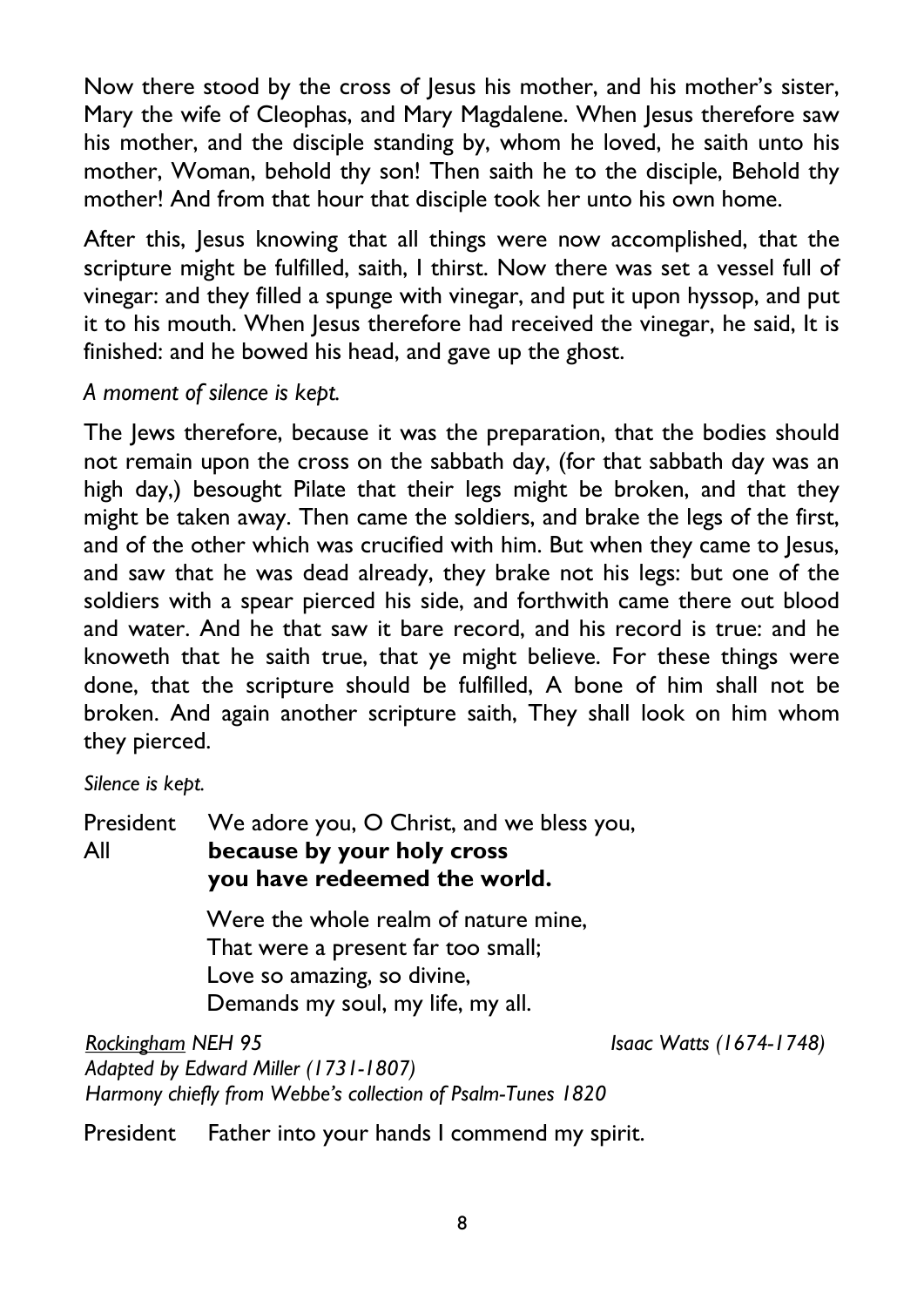# **The Proclamation of the Cross**

### **Hymn**

*During the hymn the Cross is carried through the congregation.*

There is a green hill far away, Without a city wall, Where the dear Lord was crucified Who died to save us all.

We may not know, we cannot tell, What pains he had to bear, But we believe it was for us He hung and suffered there.

He died that we might be forgiven, He died to make us good; That we might go at last to heaven, Saved by his precious blood.

There was no other good enough To pay the price of sin; He only could unlock the gate Of heaven, and let us in.

O dearly, dearly has he loved, And we must love him too, And trust in his redeeming blood, And try his works to do.

*W Horsley (1774-1858)*

*Horsley NEH 92 Mrs C F Alexander (1818-95)*

President We adore you, O Christ, and we bless you, All **because by your holy cross you have redeemed the world.**

> This is the wood of the cross, on which hung the Saviour of the world.

All **Come, let us worship.**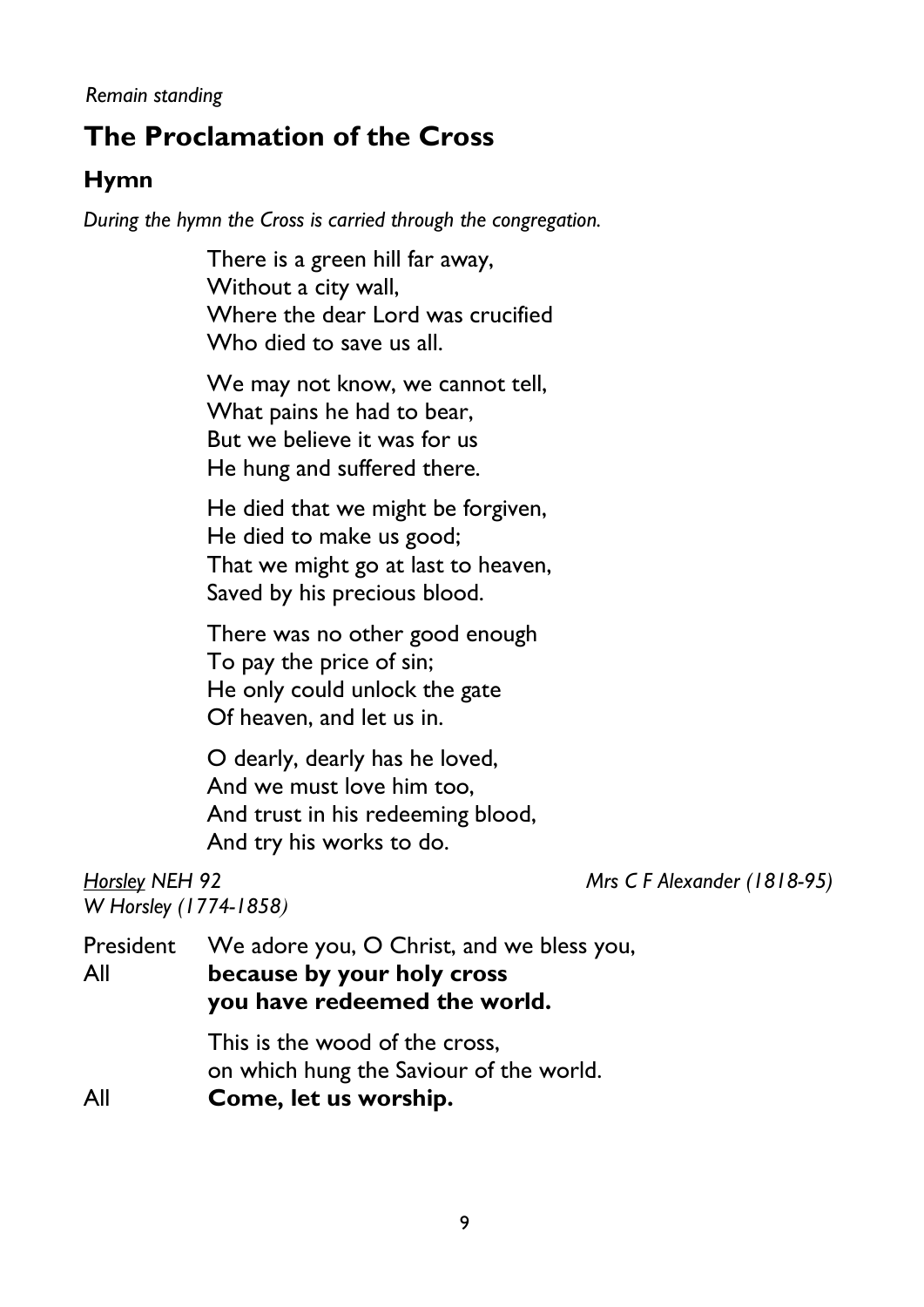O Saviour of the world, who by your cross and precious blood have redeemed us, All **save us and help us, we humbly pray.**

*Please sit*

*The Ministers lead the congregation in silent prayer before the cross.*

*During the music which follows, members of the congregation are invited to venerate the cross by coming to the platform and kneeling before it at the foot of the Cross for a few seconds.* 

Christus, der uns selig macht, BWV 620 *Johann Sebastian Bach (1685-1750)*

### **The Reproaches**

Popule meus, quid feci tibi? Aut in quo contristavi te? responde mihi. Quia eduxi te de terra Aegypti: parasti Crucem Salvatori tuo. Hagios o Theos. Sanctus Deus. Hagios Ischyros. Santis fortis. Hagios Athanatos, eleison himas. Sanctus immortalis, miserere nobis. Quia eduxi te per desertum quadraginta annis, et manna cibavi te, et introduxi te in terram satis optimam: parasti Crucem Salvatori tuo. *O my people, what have I done unto thee? Or wherein have I wearied thee? Testify against me. Because I brought thee forth from the land of Egypt, thou hast prepared a cross for thy Saviour. Holy God. Holy, and strong. Holy and immortal, have mercy upon us. Because I led thee through the desert forty years, and fed thee with manna, and brought thee into a land exceeding good: thou hast prepared a cross for thy Saviour.*

*Tomás Luis de Victoria The Liturgy of Good Friday* 

## **The Solemn Prayers**

President God sent his Son into the world, not to condemn the world, but that the world might be saved through him. Therefore we pray to our heavenly Father for people everywhere according to their needs.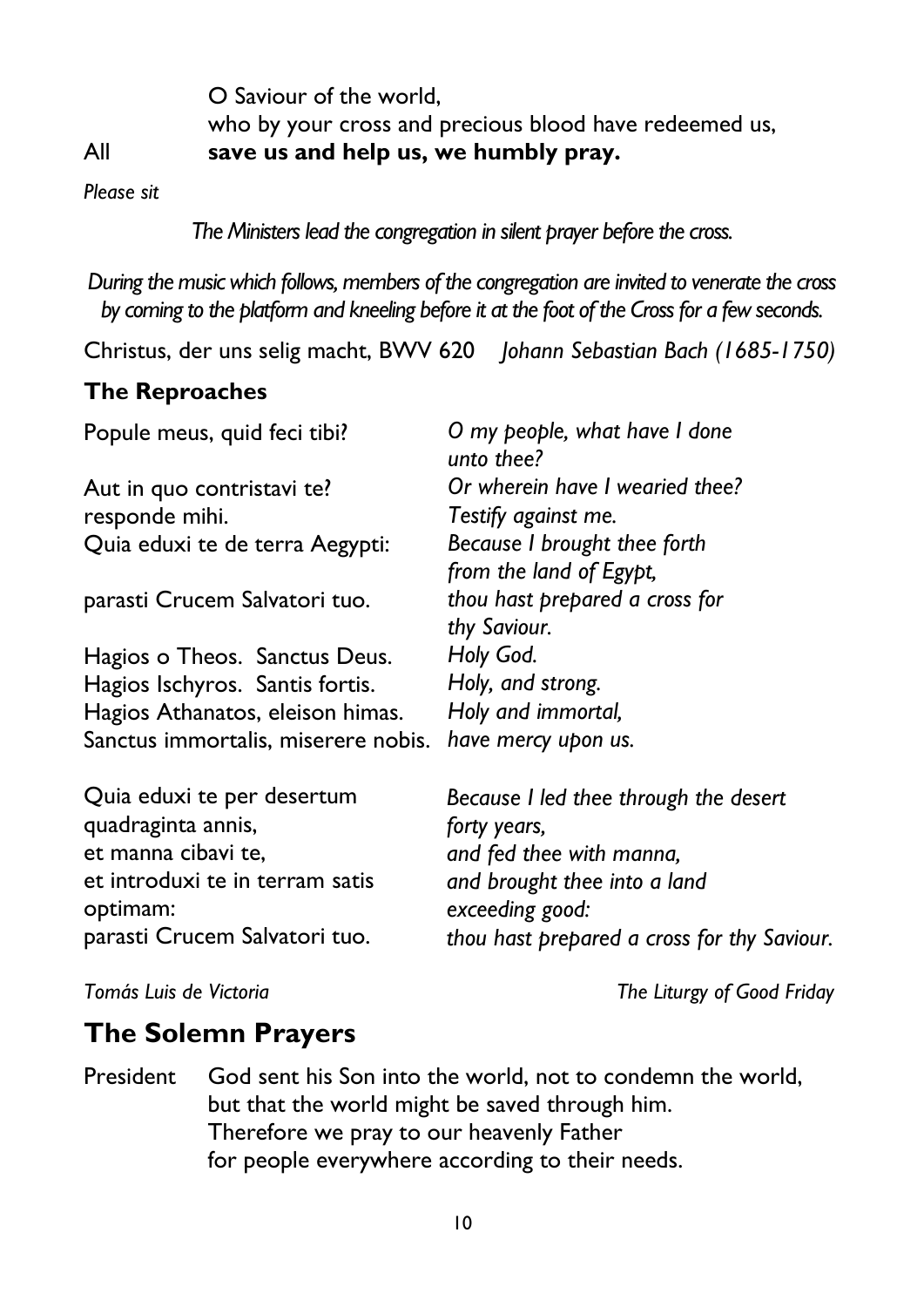Minister Let us pray for the Church of God throughout the world for unity in faith, witness and service for bishops and other ministers, and those whom they serve, for our bishops and the people of this diocese, for all Christians in this place, for those to be baptized and confirmed, for those who are mocked and persecuted for their faith that God will confirm his Church in faith, increase it in love, and preserve it in peace.

*Silence is kept*

| Minister<br>All  | Lord, hear us.<br>Lord, graciously hear us.                                                                                                                                                                                                                                                                                              |
|------------------|------------------------------------------------------------------------------------------------------------------------------------------------------------------------------------------------------------------------------------------------------------------------------------------------------------------------------------------|
| President<br>All | Almighty and everlasting God,<br>by whose Spirit<br>the whole body of the Church is governed and sanctified:<br>hear our prayer which we offer for all your faithful people;<br>that in their vocation and ministry<br>each may serve you in holiness and truth<br>to the glory of your name;<br>through Jesus Christ our Lord.<br>Amen. |
| Minister         | Let us pray for the nations of the world and their leaders -<br>for Elizabeth our Queen and the Parliaments of this land,<br>for those who administer the law<br>and all who serve in public office,<br>for all who strive for justice and reconciliation -<br>that by God's help the world may live in peace and freedom.               |

*Silence is kept*

Minister Lord, hear us. All **Lord, graciously hear us.**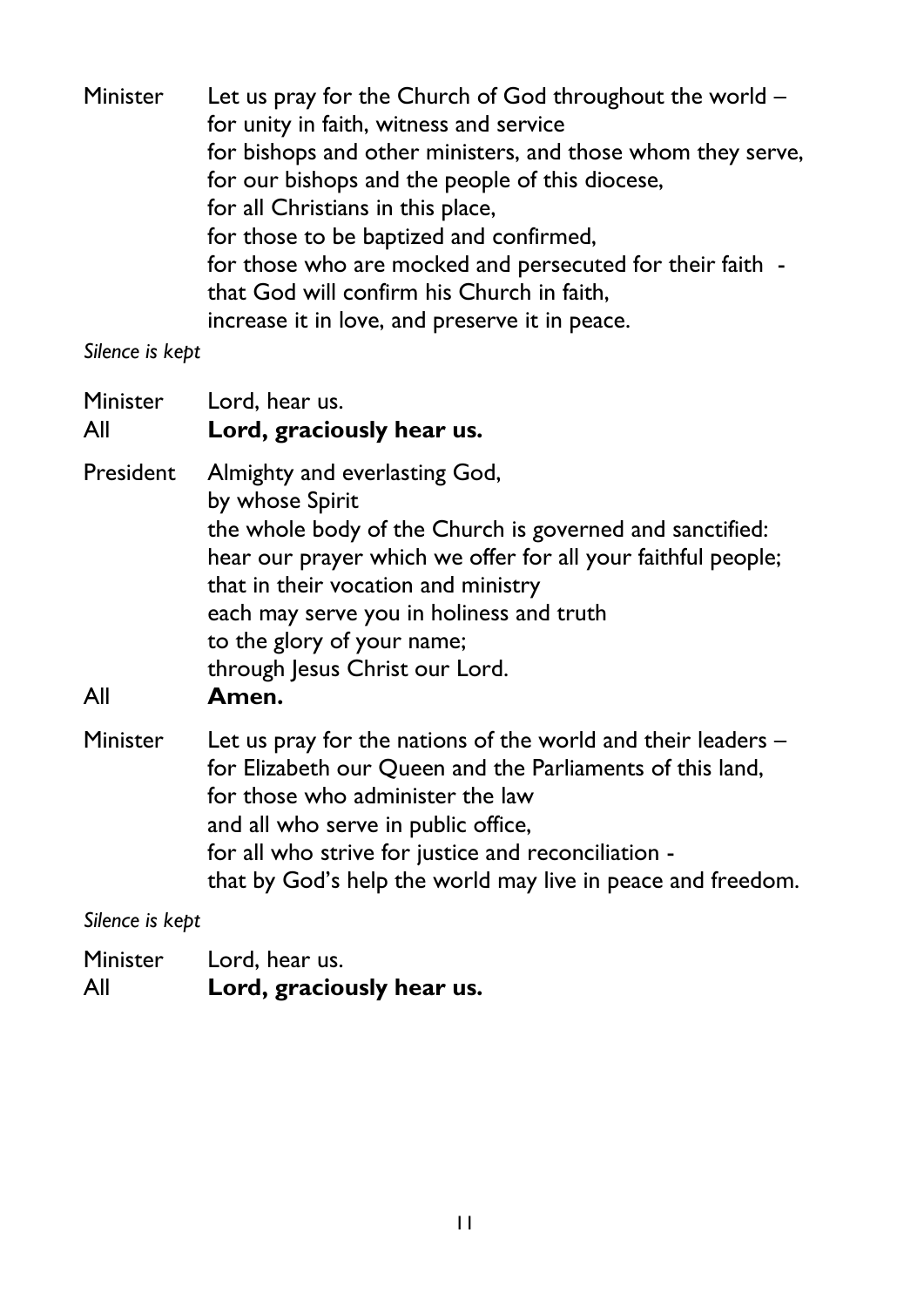| President<br>All | Most gracious God and Father,<br>in whose will is our peace:<br>turn our hearts and the hearts of all to yourself,<br>that by the power of your Spirit,<br>the love which is founded on justice<br>may be established throughout the world;<br>through Jesus Christ our Lord.<br>Amen.                |
|------------------|-------------------------------------------------------------------------------------------------------------------------------------------------------------------------------------------------------------------------------------------------------------------------------------------------------|
| Minister         | Let us pray for those who do not believe the Gospel of Christ –<br>for those who have not heard the message of salvation,<br>for the contemptuous and the scornful,<br>for those who are enemies of Christ and persecute those who<br>follow him,<br>for all who deny the faith of Christ crucified - |

| that God will open their hearts to the truth |
|----------------------------------------------|
| and lead them to faith and obedience.        |

*Silence is kept*

| Minister<br>All | Lord, hear us.<br>Lord, graciously hear us.                                                                                                                                                                                                                                                                                                                       |
|-----------------|-------------------------------------------------------------------------------------------------------------------------------------------------------------------------------------------------------------------------------------------------------------------------------------------------------------------------------------------------------------------|
| President       | Merciful God,<br>creator of all the people of the earth,<br>have compassion on all who do not know you,<br>and by the preaching of your Gospel with grace and power,<br>gather them into the one fold of the one Shepherd,<br>Christ our Lord.                                                                                                                    |
| All             | Amen.                                                                                                                                                                                                                                                                                                                                                             |
| Minister        | Let us pray for those who suffer -<br>for all who are sick.<br>for those in darkness, doubt, despair or fear,<br>for prisoners, captives and refugees,<br>for the victims of false accusation and violence,<br>for those at the point of death<br>and those who watch beside them -<br>that God in his mercy will sustain them<br>with the knowledge of his love. |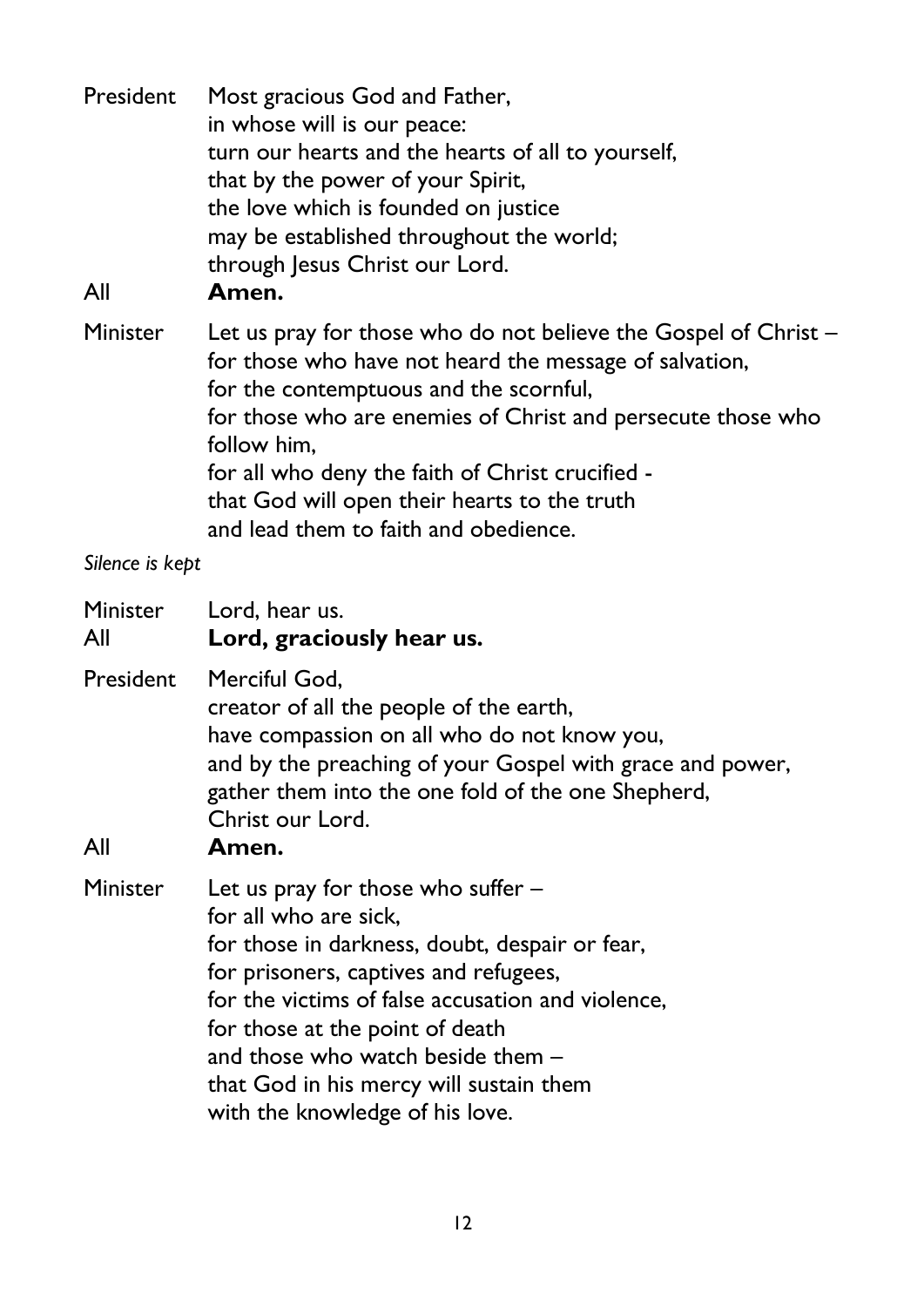### *Silence is kept*

Minister Lord, hear us. All **Lord, graciously hear us.** President Almighty and everlasting God, the comfort of the sad, the strength of those who suffer; hear the prayers of your children who cry out of any trouble; and to every distressed soul grant mercy, relief, and refreshment; through Jesus Christ our Lord. All **Amen.** Minister Let us commend ourselves and all God's children to his unfailing love, and pray for the grace of a holy life, that we may come to the fullness of eternal life and the joy of the resurrection. President O God of unchangeable power and eternal light, look favourably on your whole Church, that wonderful and sacred mystery. By the effectual working of your providence, carry out in tranquility the plan of salvation. Let the world see and know that things which were cast down are being raised up, and things which had grown old are being made new, and that all things are being brought to their perfection by him through whom all things were made, your Son Jesus Christ our Lord. All **Amen.** 

# **The Ministry of the Sacrament**

*Please stand*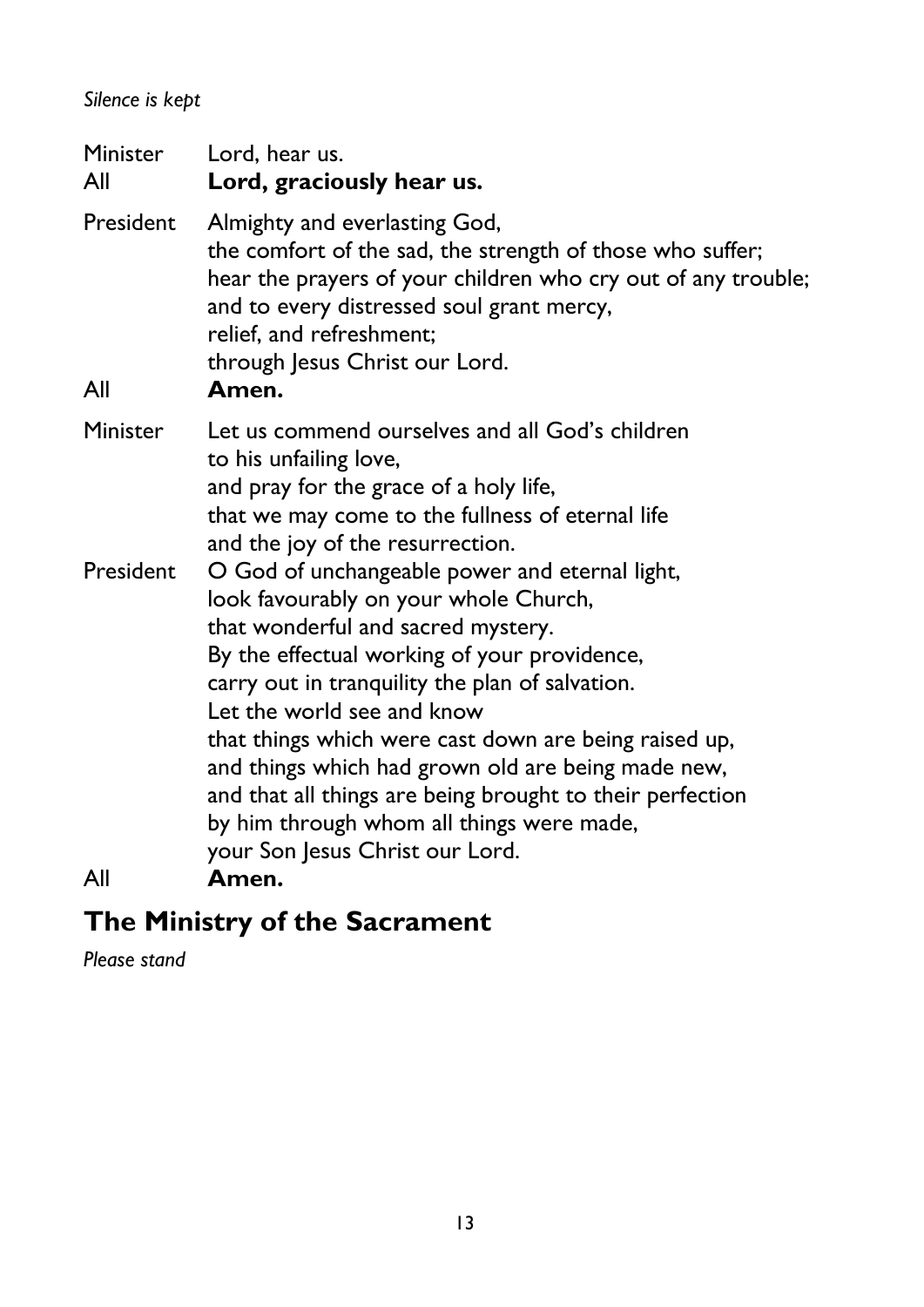### **Hymn**

*During the hymn, the bread consecrated on Maundy Thursday is brought to the altar.*

My song is love unknown, My Saviour's love to me, Love to the loveless shown, That they might lovely be. O, who am I, That for my sake My Lord should take Frail flesh, and die?

He came from his blest throne, Salvation to bestow: But men made strange, and none The longed-for Christ would know. But O, my Friend, My Friend indeed, Who at my need His life did spend!

Sometimes they strew his way, And his sweet praises sing; Resounding all the day Hosannas to their King. Then 'Crucify!' Is all their breath, And for his death They thirst and cry.

Why, what hath my Lord done? What makes this rage and spite? He made the lame to run, He gave the blind their sight. Sweet injuries! Yet they at these Themselves displease, And 'gainst him rise.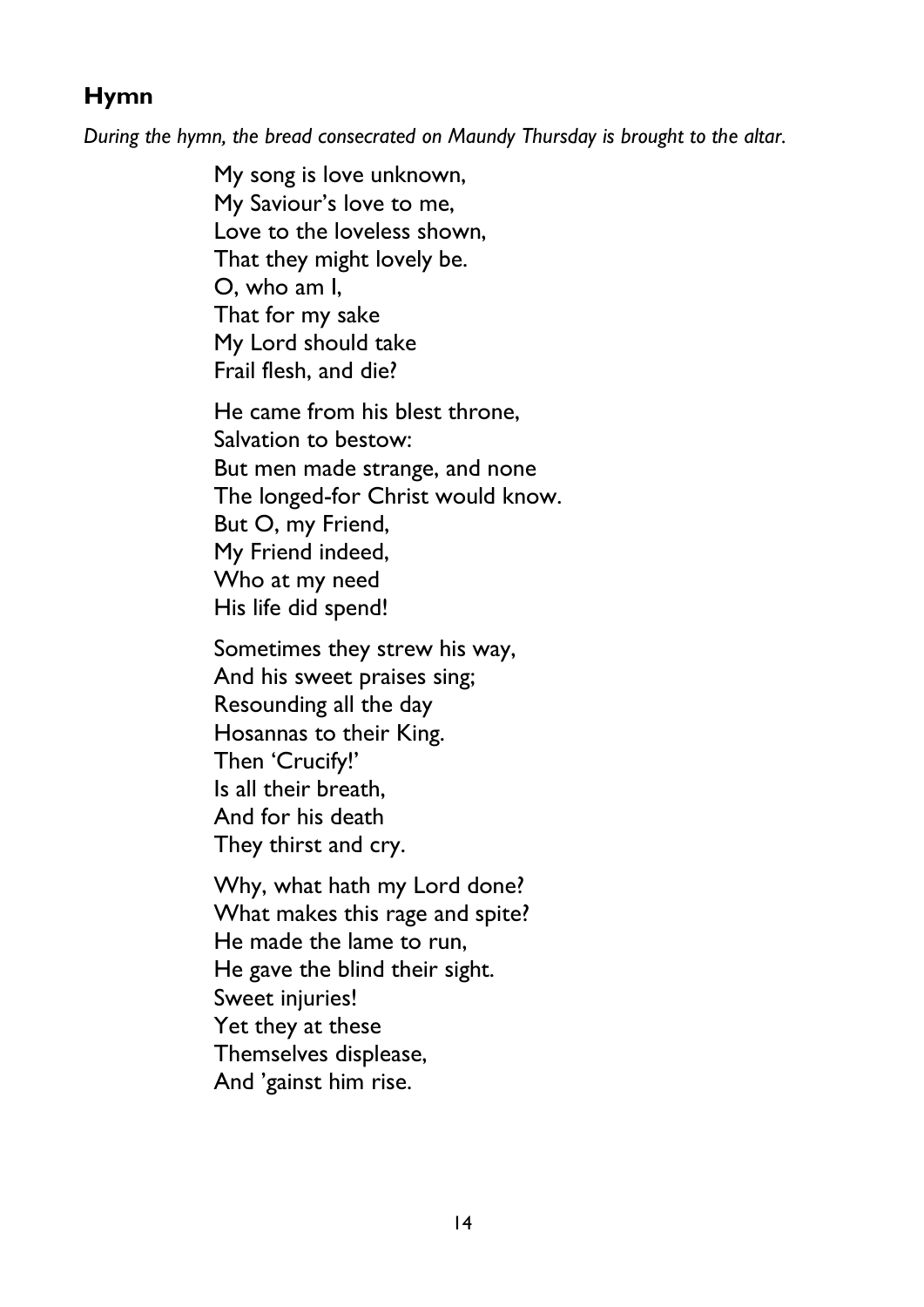They rise, and needs will have My dear Lord made away; A murderer they save, The prince of Life they slay. Yet cheerful he To suffering goes, That he his foes From thence might free.

In life no house, no home, My Lord on earth might have; In death no friendly tomb, But what a stranger gave. What may I say? Heav'n was his home; But mine the tomb Wherein he lay.

Here might I stay and sing, No story so divine; Never was love, dear King, Never was grief like thine! This is my Friend, In whose sweet praise I all my days Could gladly spend.

*John Ireland (1879-1962)*

*Love Unknown NEH 86 Samuel Crossman (1624-83)*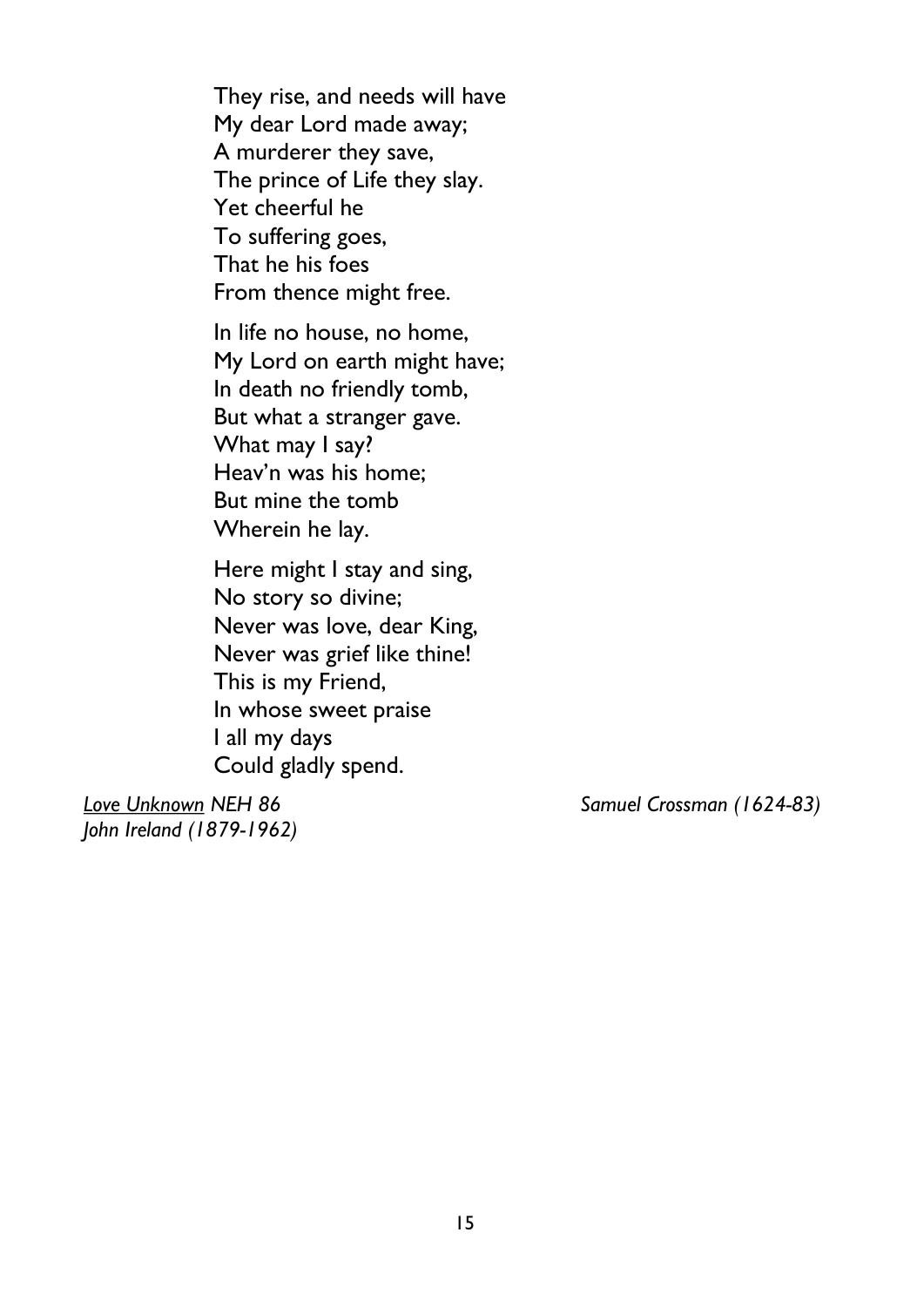President Lord Jesus, remember us when you come into your Kingdom, and teach us to pray.

| Our Father,                       | 我們在天上的父.      |
|-----------------------------------|---------------|
| who art in heaven,                | 願祢的名被尊為聖.     |
| hallowed be thy name,             | 願祢的國降臨.       |
| thy kingdom come,                 | 願祢的旨意行在地上,    |
| thy will be done,                 | 如同行在天上。       |
| on earth as it is in heaven.      | 我們日用的飲食,      |
| Give us this day our daily bread. | 今天賜給我們。       |
| And forgive us our trespasses,    | 饒恕我們的罪.       |
| as we forgive those               | 如同我們饒恕得罪我們的人。 |
| who trespass against us.          | 不叫我們遇見試探,     |
| And lead us not into temptation;  | 拯救我們脫離兇惡。     |
| but deliver us from evil.         | 因為國度、權柄、榮耀.   |
| For thine is the kingdom,         | 都是祢的.         |
| the power, and the glory,         | 從現在直到永遠。阿們。   |
| for ever and ever.                |               |
| Amen.                             |               |
|                                   |               |

President My brothers and sisters in Christ, last night we called to mind the last supper of our blessed Lord. We kept our solemn watch with Jesus and today, the day on which the body was broken, I invite you to share in the broken body of Christ. God's Holy Gifts for God's Holy People All **Jesus Christ is Holy, Jesus Christ is Lord, to the glory of God the Father.**

### **Prayer for Spiritual Holy Communion**

I believe that you, O Jesus, are in the most holy Sacrament. I love you and desire you. Come into my heart. I embrace you. Never leave me. May the burning and most sweet power of your love, O Lord Jesus Christ, I beseech you, absorb my mind that I may die through love of your love, who were graciously pleased to die through love of my love. **Amen.**

*Prayer of St Francis*

*Chinese*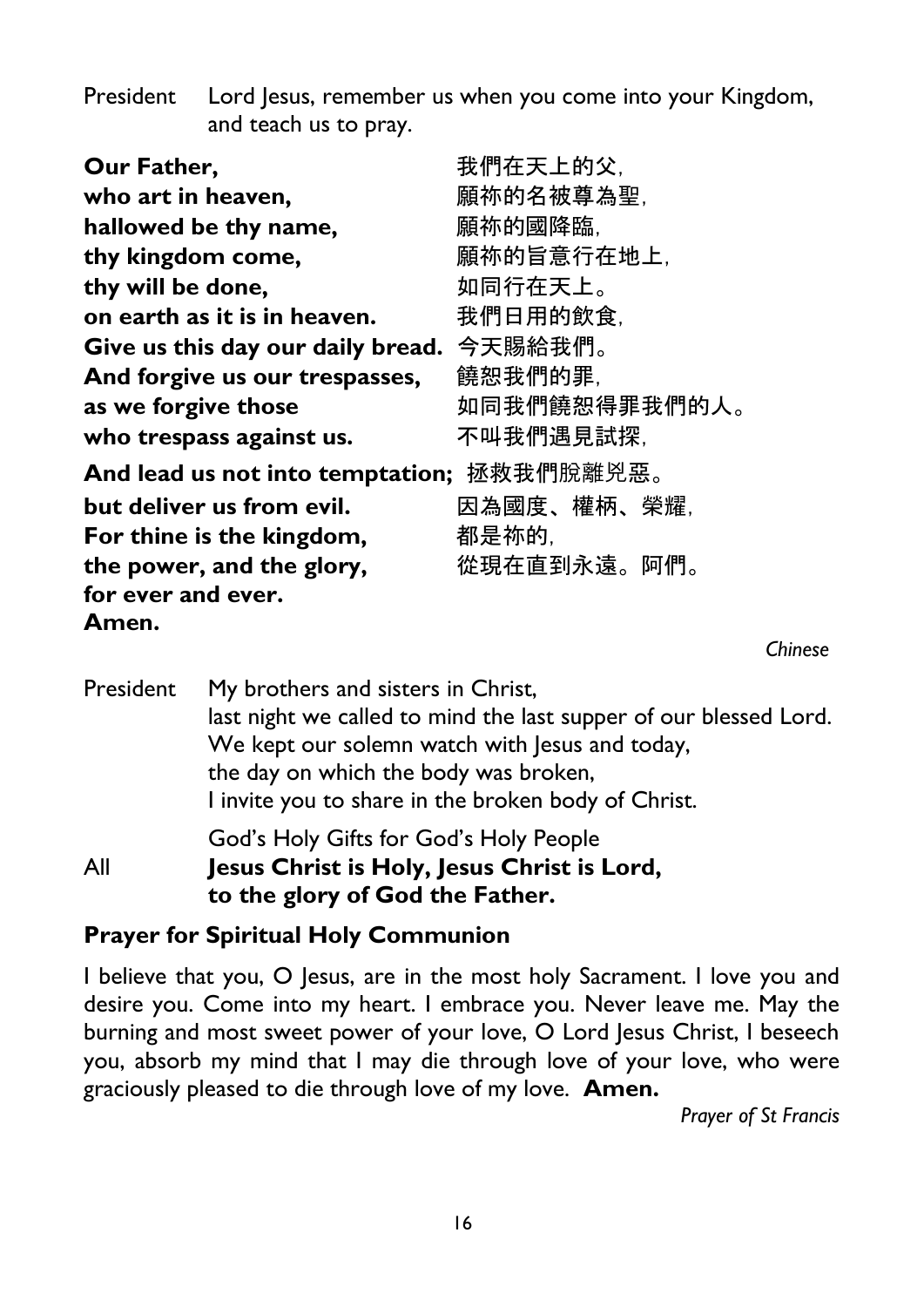*Those who wish to come forward to receive Communion may do so; today we only receive in one kind. The consecrated bread is from the Maundy Thursday Watch of last night, reminding us that these three great days are all one celebration. Please follow the directions of the stewards. During Communion, the Choir sings the anthem.*

### **Anthem**

In manus tuas, Domine, commendo spiritum meum. Redemisti nos Domine, Deus Veritatis. Gloria Patri et Filio, et spiritui Sancto.

*Into thy hands, O Lord, I commend my spirit, for thou hast redeemed me, O Lord, thou God of truth. Glory be to the Father, and to the Son, and to the Holy Ghost.*

*Christopher Stokes Psalm 31. 6*

*After Communion, please stand* 

### **Prayer**

| President | O Lord Jesus Christ,                      |
|-----------|-------------------------------------------|
|           | Son of the living God,                    |
|           | set your passion, cross and death         |
|           | between your judgement and our souls,     |
|           | now and in the hour of our death.         |
|           | Grant mercy and grace to the living,      |
|           | rest to the departed,                     |
|           | to your Church peace and concord          |
|           | and to us sinners forgiveness,            |
|           | and everlasting life and glory;           |
|           | for, with the Father and the Holy Spirit, |
|           | you are alive and reign,                  |
|           | God, now and for ever.                    |
| All       | Amen.                                     |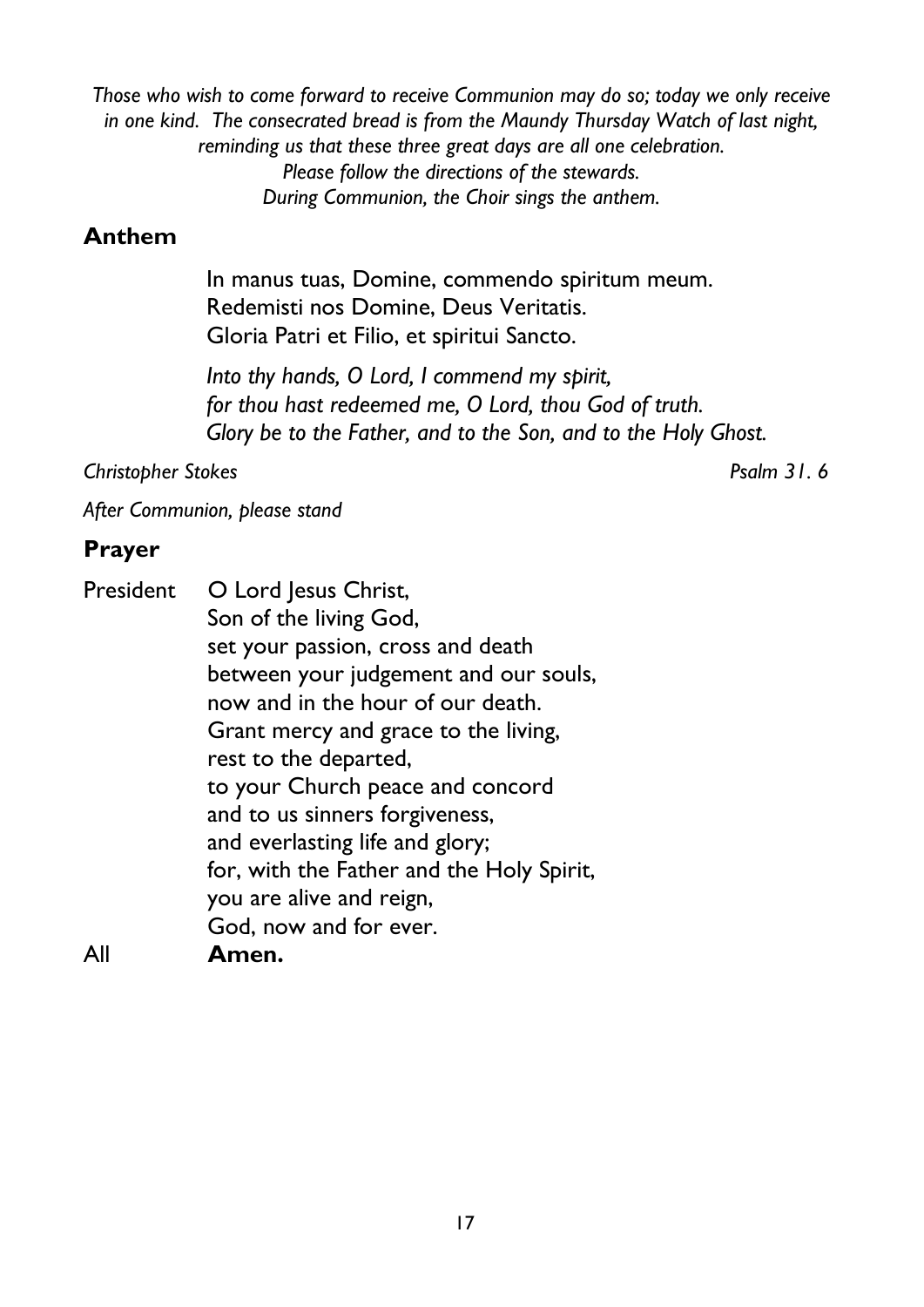# **The Conclusion**

*During the organ chorale-prelude, the procession moves westwards. The congregation follows, and all face the Tower.*

Da Jesus an dem Kreuze stund, BWV 621 *Johann Sebastian Bach*

**Anthem** sung by the Choir

Drop, drop, slow tears, And bathe those beauteous feet, Which brought from Heaven The news and Prince of Peace:

Cease not, wet eyes, His mercy to entreat; To cry for vengeance Sin doth never cease.

In your deep floods Drown all my faults and fears; Nor let His eye See sin, but through my tears.

*Orlando Gibbons (1583-1625) Phineas Fletcher (1582-1650)*

*At the conclusion of the anthem the doors are shut, symbolising the closing of the tomb. Please return to the Nave and use the Cathedral for private prayer before you leave, if you so wish. Please take this order of service away with you to reflect upon the music, readings and prayers, and as a reminder of your visit today.*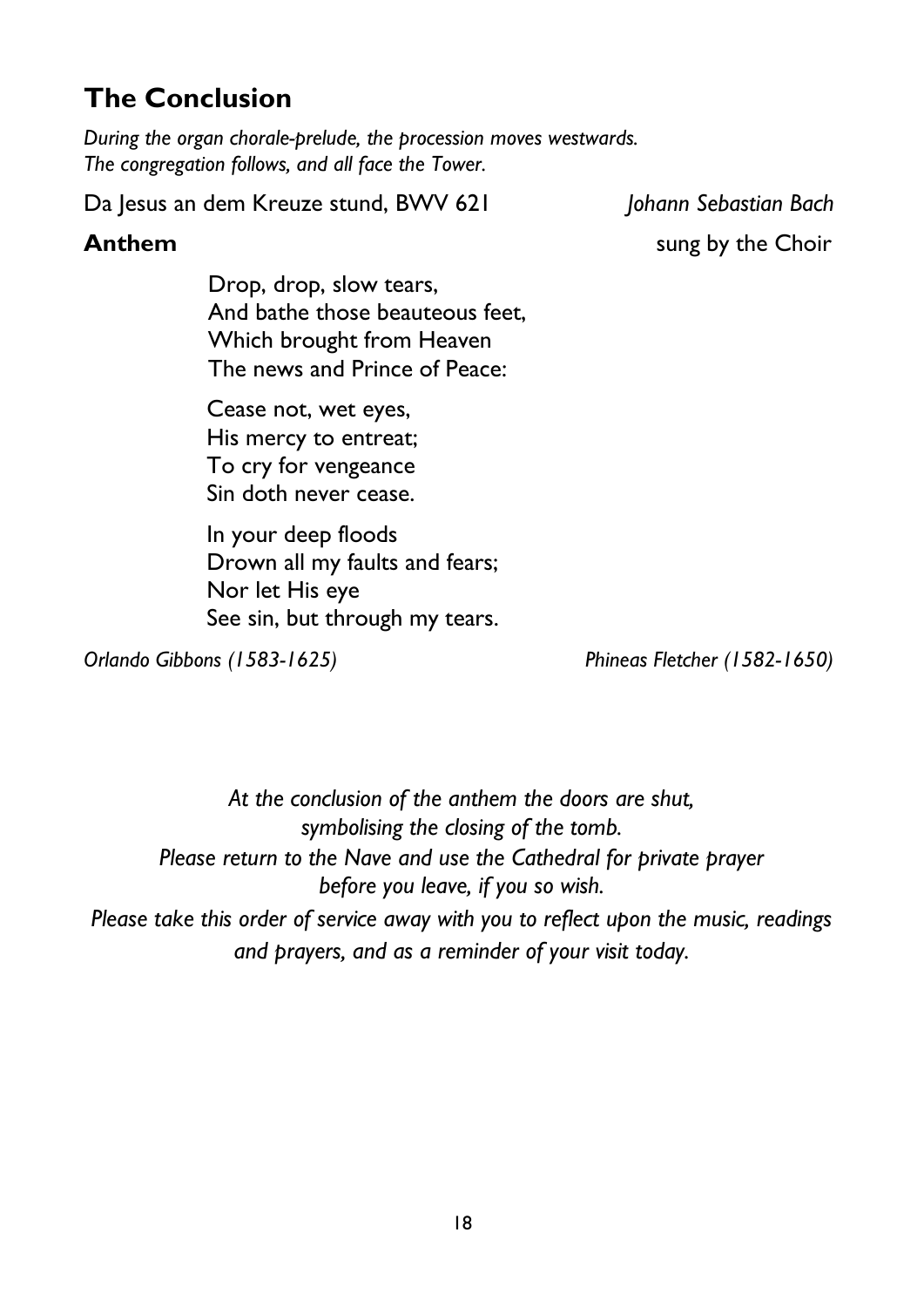*"The dark nails pierce him and the sky turns black We watch him as he labours to draw breath He takes our breath away to give it back, Return it to it's birth through his slow death. We hear him struggle breathing through the pain Who once breathed out his spirit on the deep, Who formed us when he mixed the dust with rain And drew us into consciousness from sleep. His spirit and his life he breathes in all Mantles his world in his one atmosphere And now he comes to breathe beneath the pall Of our pollutions, draw our injured air To cleanse it and renew. His final breath Breathes us, and bears us through the gates of death".* 

*"Stations of the Cross" by Malcolm Guite*